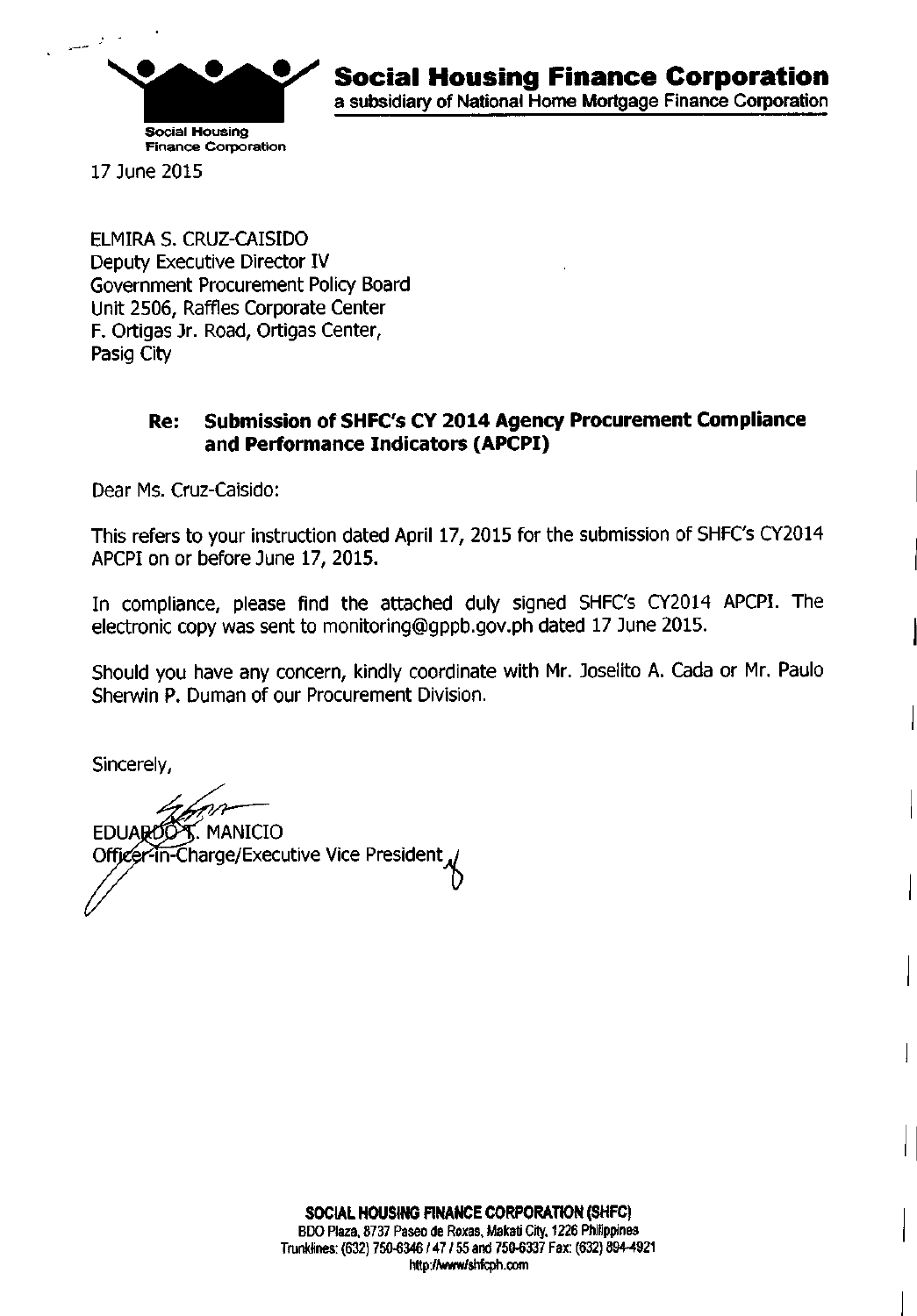

### **MEMORANDUM**

| <b>FOR</b>  | $\sim 1000$              | THE OFFICER-IN-CHARGE/EXECUTIVE VICE PRESIDENT  |
|-------------|--------------------------|-------------------------------------------------|
| <b>FROM</b> | ÷                        | THE APCPI ASSESSMENT TEAM                       |
| <b>DATE</b> | $\sim 1000$ km s $^{-1}$ | <b>16 JUNE 2015</b>                             |
| SUBJECT :   |                          | <b>INITIAL APCPI ASSESSMENT REPORT FOR 2015</b> |
|             |                          |                                                 |

This is in compliance with Office Order No. 15-0476 dated June 2, 2015 creating the Agency Procurement Compliance and Performance Indicators (APCPI) Assessment Team and ordering the same to prepare the APCPI Assessment. Relative thereto, we are respectfully submitting the APCPI Assessment Report wherein we achieved a rating of 2.11 out of the maximum of 3.0. This report includes:

- 1. APCPI Self-Assessment Form;
- 2. Consolidated Procurement Monitoring Report; and
- 3. Procurement Capacity Development Action Plan

For your comments and further instructions, please.

,. **JOSÉLITO A. CADA** 

**Head** 

Members:

EVA BRENDA C. AMO

Ron **DELA ROSA** 

<del>△◇◇</del>

PAULO SHERWIN P. DUMAN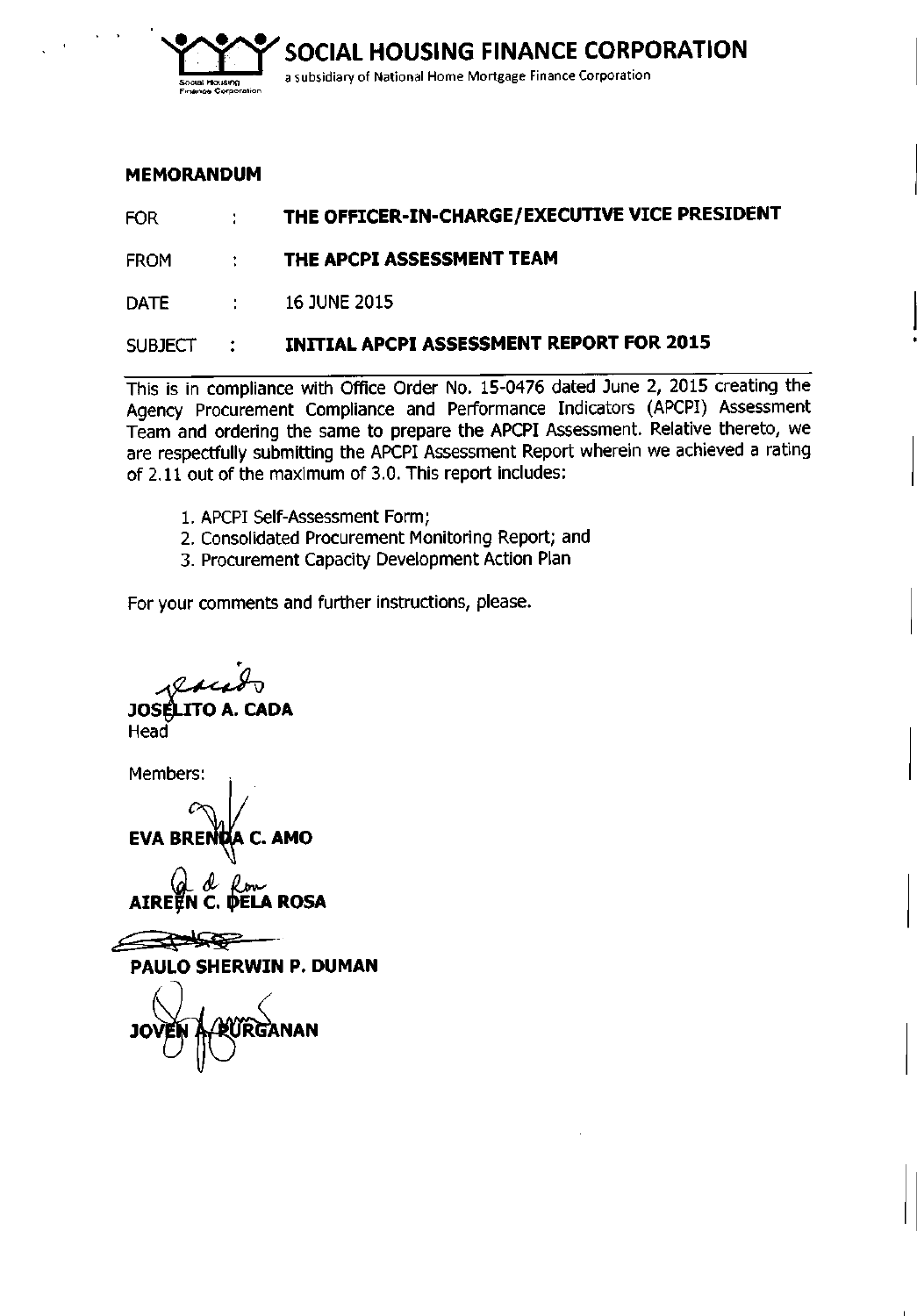

### **MEMORANDUM**

FOR **THE OFFICER-IN-CHARGE/EXECUTIVE VICE PRESIDENT**

FROM **THE APCPI ASSESSMENT TEAM**

DATE : 16 JUNE 2015

### SUBJECT **INITIAL APCPI ASSESSMENT REPORT FOR 2015**

This is in compliance with Office Order No. 15-0476 dated June 2, 2015 creating the Agency Procurement Compliance and Performance Indicators (APCPI) Assessment Team and ordering the same to prepare the APCPI Assessment. Relative thereto, we are respectfully submitting the APCPI Assessment Report wherein we achieved a rating of 2.11 out of the maximum of 3.0. This report includes:

- 1. APCPI Self-Assessment Form;
- 2. Consolidated Procurement Monitoring Report; and
- 3. Procurement Capacity Development Action Plan

For your comments and further instructions, please.

**JOSÉLITO A. CADA** Head

Members:

~

EVA BRE

AIRE~ *t.~* ROSA

**PAULO SHERWIN P. DUMAN**

JOV N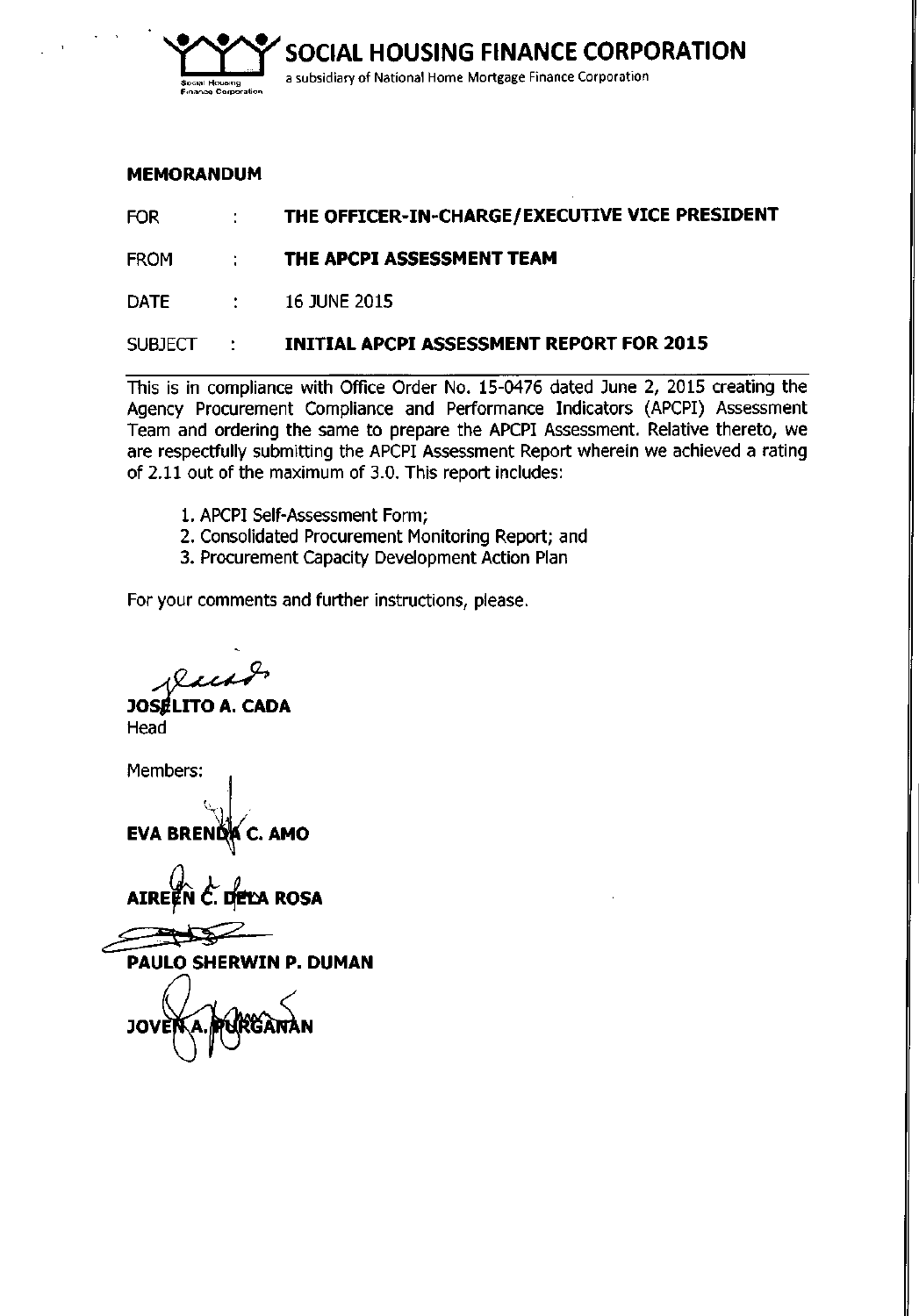#### ANNEX B GOVERNMENT PROCUREMENT POLICY BOARD CONSOLIDATED PROCUREMENT MONITORING REPORT *(Pagel 0/2)*

#### Name of Agency: SOCIAL HOUSING FINANCE CORPORATION

 $\label{eq:2} \frac{1}{2\pi\epsilon^2} \frac{1}{\epsilon^2} \left( \frac{1}{\epsilon^2} \sum_{i=1}^{\infty} \frac{1}{\epsilon^2} \sum_{i=1}^{\infty} \frac{1}{\epsilon^2} \sum_{i=1}^{\infty} \frac{1}{\epsilon^2} \right) \frac{1}{\epsilon^2} \, .$ 

Period Covered: 2014

|                                         | <b>Total Amount of</b><br><b>Approved APP</b> | <b>Total Number of</b><br>Procurement<br><b>Activities</b> | <b>No. of Contracts</b><br>Awarded | <b>Total Amount of</b><br><b>Contracts Awarded</b> | No. of Failed<br><b>Biddings</b>               | Total No. of<br><b>Entities who</b><br><b>Acquired Bid Docs</b> | Total No. of<br><b>Bidders who</b><br><b>Submitted Bids</b> | Total No. of<br><b>Bidders who</b><br>passed Eligibility<br>Stage | No. of Bid<br><b>Opportunities</b><br><b>Posted at PhilGEPS</b> | No. of<br>Contract<br><b>Award Posted</b><br>at PhilGEPS |
|-----------------------------------------|-----------------------------------------------|------------------------------------------------------------|------------------------------------|----------------------------------------------------|------------------------------------------------|-----------------------------------------------------------------|-------------------------------------------------------------|-------------------------------------------------------------------|-----------------------------------------------------------------|----------------------------------------------------------|
| <b>Counter</b> 1                        | Column 2                                      | Column 4                                                   | Column 4                           | Column 5                                           | Cohena 6                                       | Column 2                                                        | Column 8                                                    | <b>Tolumn 9</b>                                                   | Column 10                                                       | Column Lt                                                |
| 1. Public Bidding*                      | $\mathcal{A}_{\mathbf{a},\mathbf{b}}$         |                                                            |                                    |                                                    |                                                |                                                                 |                                                             | the con-                                                          |                                                                 |                                                          |
| 1.1. Goods                              | 43,419,243.24                                 | 6.                                                         | s.                                 | 41,262,251.04                                      | $\mathbf{0}$                                   | 11                                                              | 9                                                           | 8                                                                 | 4                                                               | 4                                                        |
| 1.2. Works                              | 0.00                                          | $\mathbf{0}$                                               | O                                  | 0.00                                               | $\mathbf{0}$                                   | $\bf{0}$                                                        | О.                                                          | $\mathbf{0}$                                                      | 0                                                               | $\bf{0}$                                                 |
| 1.3. Consulting Services                | 8,692,000.00                                  | $\mathbf{2}$                                               | 0.                                 | 0.00                                               | $\mathbf 0$                                    | $\mathbf{0}$                                                    | $\mathbf{0}$                                                | $\mathbf{o}$                                                      | $\Omega$                                                        | $\mathbf{o}$                                             |
| Sub-Total                               | 52,111,243.24                                 | 8                                                          | 5.                                 | 41,262,251.04                                      | ۰                                              | 11                                                              | 9.                                                          | 8                                                                 |                                                                 |                                                          |
| 2. Alternative Modes                    |                                               |                                                            |                                    |                                                    |                                                |                                                                 |                                                             |                                                                   |                                                                 |                                                          |
| 2.1.1 Shopping (52.1 b above SOK)       | 1,523,942.60                                  | 45                                                         | 45                                 | 1,523,942.60                                       |                                                |                                                                 |                                                             |                                                                   | 45                                                              |                                                          |
| 2.1.2 Shopping (Others)                 | 826,160.24                                    | 243                                                        | 243                                | 826,160.24                                         |                                                |                                                                 |                                                             |                                                                   |                                                                 | $\mathbf{0}$<br>en se sin                                |
| 2.2. Direct Contracting                 | 808,754.00                                    | 7                                                          | z,                                 | 808,754.00                                         |                                                |                                                                 |                                                             |                                                                   |                                                                 |                                                          |
| 2.3. Repeat Order                       | 0.00                                          | 0                                                          | $\mathbf{0}$                       | 0.00                                               |                                                |                                                                 |                                                             |                                                                   |                                                                 | <del>التابذين.</del><br>أنا أن طفيف                      |
| 2.4. Limited Source Bidding             | 0.00                                          | $\mathbf 0$                                                | $^{\circ}$                         | 0.00                                               |                                                |                                                                 |                                                             |                                                                   |                                                                 | 조직 그는 작품                                                 |
| 2.5.1 Negotiation (Common-Use Supplies) | 1,837,061.89                                  | 10                                                         | 10                                 | 1,837,061.89                                       |                                                |                                                                 |                                                             |                                                                   | $\mathbf{0}$                                                    | $^{\circ}$<br>and the                                    |
| 2.5.2 Negotiation (TFB 53.1)            | 700,000.00                                    | - 1                                                        |                                    | 630,000.00                                         |                                                |                                                                 |                                                             |                                                                   |                                                                 |                                                          |
| 2.5.3 Negotiation (SVP 53.9 above 50K)  | 3,024,209.81                                  | 71                                                         | 71                                 | 3,024,209.81                                       |                                                |                                                                 |                                                             |                                                                   | $\mathbf{1}$                                                    | $\mathbf{1}$                                             |
| 2.5.4 Negotiation (Others)              | 0.00                                          | $\mathbf{0}$                                               | 0                                  | 0.00                                               |                                                |                                                                 |                                                             |                                                                   | 71                                                              | $\mathbf 0$                                              |
| Sub-Total                               | 8,720,128.54                                  | 377                                                        | 377                                | 8,650,128.54                                       |                                                |                                                                 |                                                             |                                                                   |                                                                 |                                                          |
| 3. Foreign Funded Procurement**         | Æ<br>- 2                                      | T.                                                         |                                    |                                                    |                                                |                                                                 |                                                             |                                                                   | 117                                                             | 1                                                        |
| 3.1. Publicly-Bid                       | 0.00                                          | $\mathbf{0}$                                               | $\mathbf 0$                        | <b>Contract</b><br>0.00                            | $\mathbf{A}$ and $\mathbf{A}$ and $\mathbf{A}$ |                                                                 |                                                             |                                                                   |                                                                 |                                                          |
| 3.2. Alternative Modes                  | 0.00                                          | $\mathbf{0}$                                               | $\mathbf 0$                        | 0.00                                               |                                                | $\mathbf{0}$                                                    | $\mathbf{o}$                                                | $\mathbf{0}$                                                      |                                                                 |                                                          |
| Sub-Total                               | 0.00                                          | $\mathbf{0}$                                               | $\mathbf 0$                        |                                                    |                                                | 0                                                               | О.                                                          | $^{\circ}$                                                        |                                                                 |                                                          |
| 4. Others, specify:                     | 0.00                                          | $\mathbf{0}$                                               | $^{\circ}$                         | 0.00<br>0.00                                       |                                                |                                                                 |                                                             | $\sim$ $\sim$ $\sim$                                              |                                                                 |                                                          |
| <b>TOTAL</b>                            | 60,831,371.78                                 | 385                                                        | 382                                |                                                    |                                                |                                                                 |                                                             |                                                                   |                                                                 |                                                          |
|                                         |                                               |                                                            |                                    | 49,912,379.58                                      | 2000                                           |                                                                 |                                                             |                                                                   |                                                                 |                                                          |

\* Should include foreign-funded publicly-bid projects per procurement type

\*\* All procurement using Foreign Funds excluding National Competitive Bidding (NCB) contracts; conversion to peso will be at BSP rates at the time the bids/quotations were submitted

يداءها مبجابين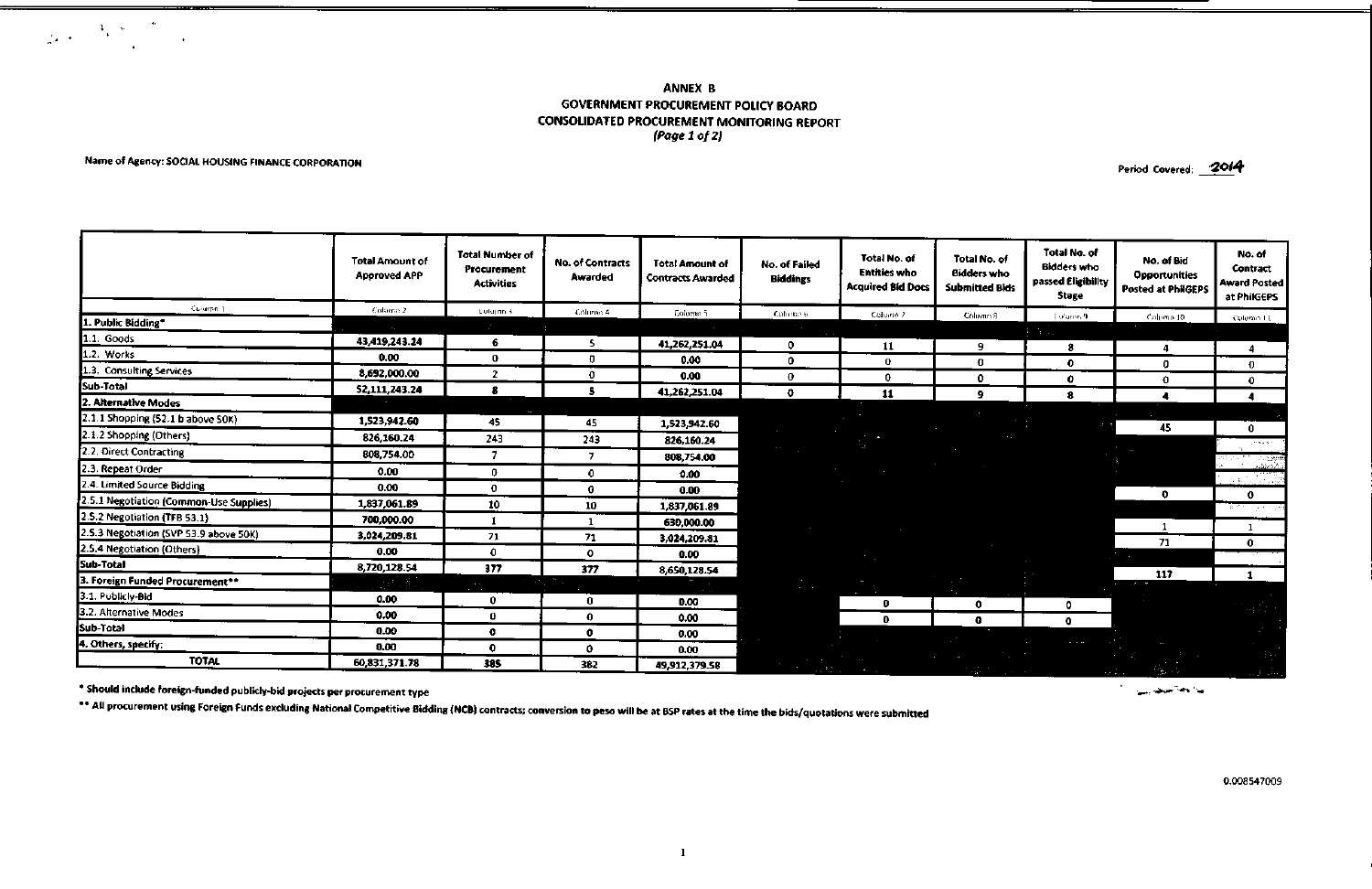#### ANNEX B GOVERNMENT PROCUREMENT POLICY BOARD CONSOLIDATED PROCUREMENT MONITORING REPORT (Page 2 of 2)

#### Name of Agency: SOCIAL HOUSING FINANCE CORPORATION **Period Covered:** *r*  $\frac{2014}{4}$

 $\label{eq:2} \frac{1}{\sqrt{2\pi}\sqrt{2}}\left(\frac{1}{\sqrt{2}}\right)^{2} \left(\frac{1}{\sqrt{2}}\right)^{2} \left(\frac{1}{\sqrt{2}}\right)^{2}$ 

|                                         | Total No. Of<br><b>Contracts that</b><br>incurred negative<br>slippage                                                                                                                                                                                                                           | <b>Total No. of contracts</b><br>with amendments to<br>order or variation orders                                        | Ave. No. of Days for Approval<br>of Resolution/Issuance of<br><b>Notice of Award</b> | No. of Contracts with<br><b>Observers Attending</b>                                                                                 | No. of Contracts with<br><b>COA Observers Attending</b> | Ave. No.of Days to<br><b>Resolve Requests for</b><br><b>Reconsiderations /</b><br><b>Protests</b>                                                                                                                                                             | <b>No. of Contracts</b><br><b>Awarded within</b><br>prescribed<br>timeframes |
|-----------------------------------------|--------------------------------------------------------------------------------------------------------------------------------------------------------------------------------------------------------------------------------------------------------------------------------------------------|-------------------------------------------------------------------------------------------------------------------------|--------------------------------------------------------------------------------------|-------------------------------------------------------------------------------------------------------------------------------------|---------------------------------------------------------|---------------------------------------------------------------------------------------------------------------------------------------------------------------------------------------------------------------------------------------------------------------|------------------------------------------------------------------------------|
|                                         | Column 12                                                                                                                                                                                                                                                                                        | Column 13                                                                                                               | Column 14                                                                            | Column 15                                                                                                                           | Column 16                                               | Column 17                                                                                                                                                                                                                                                     | Column 18                                                                    |
| 1. Public Bidding*                      |                                                                                                                                                                                                                                                                                                  | je s                                                                                                                    |                                                                                      |                                                                                                                                     |                                                         |                                                                                                                                                                                                                                                               |                                                                              |
| 1.1. Goods                              | 0.                                                                                                                                                                                                                                                                                               | 0.                                                                                                                      |                                                                                      |                                                                                                                                     | 4                                                       | 1                                                                                                                                                                                                                                                             | $\mathbf{o}$                                                                 |
| 1.2. Works                              |                                                                                                                                                                                                                                                                                                  |                                                                                                                         |                                                                                      |                                                                                                                                     |                                                         |                                                                                                                                                                                                                                                               |                                                                              |
| 1.3. Consulting Services                |                                                                                                                                                                                                                                                                                                  |                                                                                                                         |                                                                                      |                                                                                                                                     |                                                         |                                                                                                                                                                                                                                                               |                                                                              |
| Sub-Total                               | o                                                                                                                                                                                                                                                                                                | ۰                                                                                                                       | N/A                                                                                  |                                                                                                                                     | 4                                                       | 1.00                                                                                                                                                                                                                                                          | 0.                                                                           |
| 2. Alternative Modes                    |                                                                                                                                                                                                                                                                                                  |                                                                                                                         |                                                                                      |                                                                                                                                     |                                                         |                                                                                                                                                                                                                                                               |                                                                              |
| 2.1.1 Shopping (52.1 b above 50K)       |                                                                                                                                                                                                                                                                                                  |                                                                                                                         |                                                                                      |                                                                                                                                     |                                                         |                                                                                                                                                                                                                                                               |                                                                              |
| 2.1.2 Shopping (Others)                 |                                                                                                                                                                                                                                                                                                  |                                                                                                                         |                                                                                      |                                                                                                                                     |                                                         |                                                                                                                                                                                                                                                               |                                                                              |
| 2.2. Direct Contracting                 |                                                                                                                                                                                                                                                                                                  |                                                                                                                         |                                                                                      |                                                                                                                                     |                                                         |                                                                                                                                                                                                                                                               |                                                                              |
| 2.3. Repeat Order                       |                                                                                                                                                                                                                                                                                                  |                                                                                                                         |                                                                                      |                                                                                                                                     |                                                         |                                                                                                                                                                                                                                                               |                                                                              |
| 2.4. Limited Source Bidding             | $\label{eq:2} \mathcal{H}_{\mathcal{A}}\left(\mathcal{B},\mathcal{H}_{\mathcal{A}}\right) = \mathcal{H}_{\mathcal{A}}\left(\mathcal{H}_{\mathcal{A}}\right) = \mathcal{H}_{\mathcal{A}}\left(\mathcal{H}_{\mathcal{A}}\right) = \mathcal{H}_{\mathcal{A}}\left(\mathcal{H}_{\mathcal{A}}\right)$ | $\mathcal{R}^{\text{max}}$ and $\mathcal{R}^{\text{max}}$ and $\mathcal{R}^{\text{max}}$ and $\mathcal{R}^{\text{max}}$ |                                                                                      |                                                                                                                                     |                                                         |                                                                                                                                                                                                                                                               |                                                                              |
| 2.5.1 Negotiation (Common-Use Supplies) |                                                                                                                                                                                                                                                                                                  |                                                                                                                         | and the control of the control of the                                                |                                                                                                                                     |                                                         |                                                                                                                                                                                                                                                               |                                                                              |
| 2.5.2 Negotiation (TFB 53.1)            |                                                                                                                                                                                                                                                                                                  |                                                                                                                         |                                                                                      |                                                                                                                                     |                                                         |                                                                                                                                                                                                                                                               |                                                                              |
| 2.5.3 Negotiation (SVP 53.9 above 50K)  | $-11$                                                                                                                                                                                                                                                                                            | a di segundake se sakakan                                                                                               | $\mathcal{L}^{\text{max}}$                                                           |                                                                                                                                     |                                                         |                                                                                                                                                                                                                                                               |                                                                              |
| 2.5.4 Negotiation (Others)              |                                                                                                                                                                                                                                                                                                  |                                                                                                                         |                                                                                      |                                                                                                                                     |                                                         |                                                                                                                                                                                                                                                               |                                                                              |
| Sub-Total                               |                                                                                                                                                                                                                                                                                                  |                                                                                                                         |                                                                                      |                                                                                                                                     |                                                         |                                                                                                                                                                                                                                                               |                                                                              |
| 3. Foreign Funded Procurement**         |                                                                                                                                                                                                                                                                                                  | 藤原 ひとん しょう                                                                                                              |                                                                                      |                                                                                                                                     |                                                         |                                                                                                                                                                                                                                                               |                                                                              |
| 3.1. Publicly-Bid                       | <u> Alban ann an S</u>                                                                                                                                                                                                                                                                           | aka sa mga mga kalendar                                                                                                 |                                                                                      | 1994년 1월 1일 : 1월 1일 1일 <mark>11월 1</mark> 3월 14일 1월 1일 1월 1일 1월 1일 1월 1일 1월 1일 1월 1일 1월 1일 1월 1일 1월 1일 1월 1일 1월 1일 1월 1일 1월 1<br>대학 |                                                         |                                                                                                                                                                                                                                                               |                                                                              |
| 3.2. Alternative Modes                  |                                                                                                                                                                                                                                                                                                  |                                                                                                                         |                                                                                      |                                                                                                                                     |                                                         |                                                                                                                                                                                                                                                               |                                                                              |
| Sub-Total                               |                                                                                                                                                                                                                                                                                                  |                                                                                                                         |                                                                                      |                                                                                                                                     |                                                         |                                                                                                                                                                                                                                                               |                                                                              |
| 4. Others, specify:                     |                                                                                                                                                                                                                                                                                                  | All controls of the standard control of the                                                                             |                                                                                      |                                                                                                                                     |                                                         |                                                                                                                                                                                                                                                               |                                                                              |
| <b>TOTAL</b>                            | <b>Brown and</b>                                                                                                                                                                                                                                                                                 |                                                                                                                         |                                                                                      |                                                                                                                                     |                                                         | $\mathcal{L}^{\mathcal{L}}(\mathcal{L}^{\mathcal{L}}_{\mathcal{L}}\otimes\mathcal{L}^{\mathcal{L}}_{\mathcal{L}}\otimes\mathcal{L}^{\mathcal{L}}_{\mathcal{L}}\otimes\mathcal{L}^{\mathcal{L}}_{\mathcal{L}}\otimes\mathcal{L}^{\mathcal{L}}_{\mathcal{L}}))$ |                                                                              |

#### \* Should include foreign-funded publicly-bid projects per procurement type

\*\* All procurement using Foreign Funds excluding National Competitive Bidding (NCB) contracts; conversion to peso will be at BSP rates at the time the bids/quotations were submitted

PAULO SHERWIN P. DUMAN JOVEN A PPROANAN AIREEN C. DELA ROSA EVA BRENCA C. AMO JOSELHO A CADA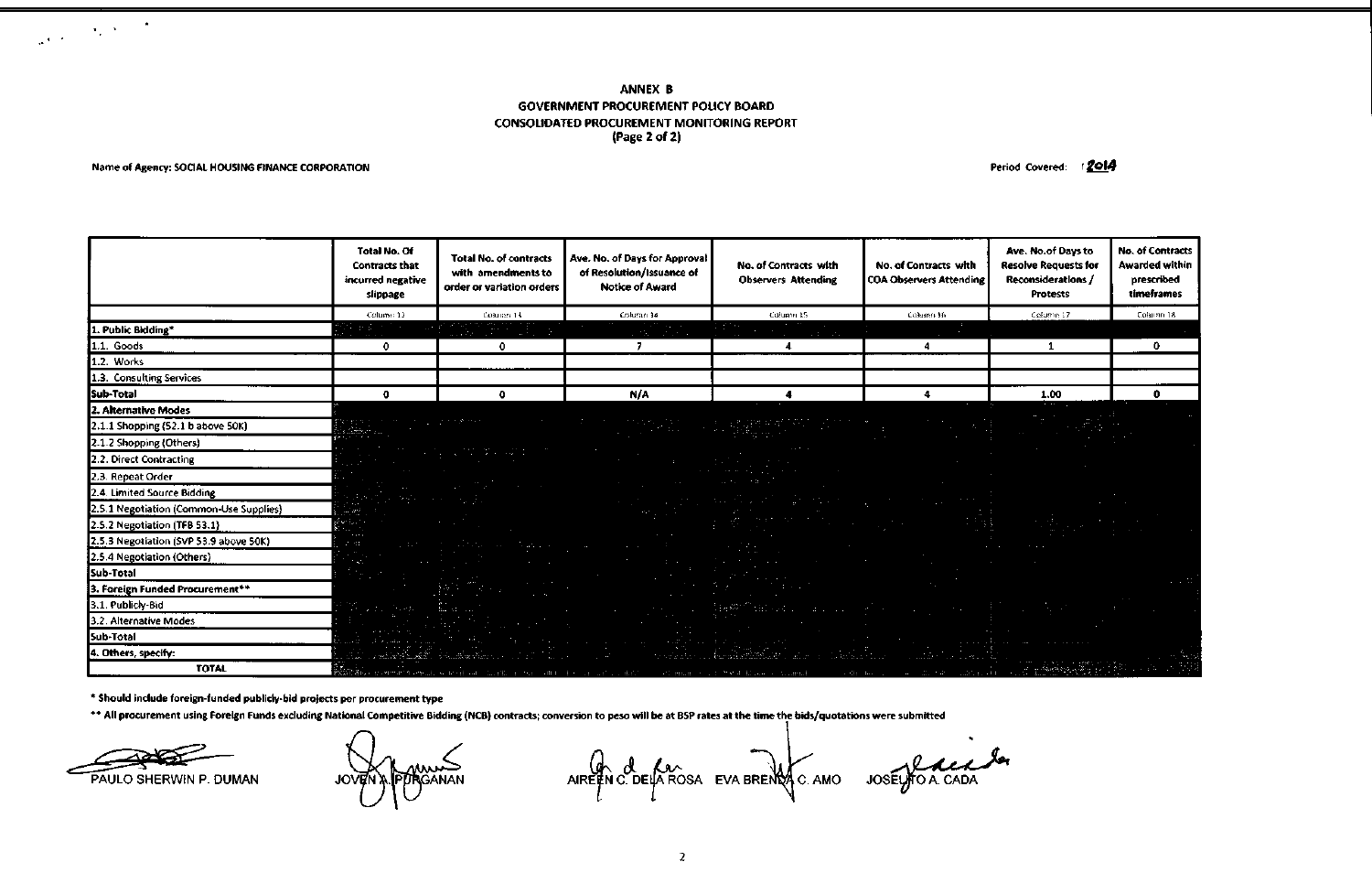### ANNEXA GOVERNMENT PROCUREMENT POLICY BOARD Agency Procurement Compliance and Performance Indicator (APCPI) Self-Assessment Form

### Name of Agency: SOCIAL HOUSING FINANCE CORPORATION Date of Self Assessment: April 16. 2015

Name of Evaluator: \_ Position: \_

| No.<br><b>Assessment Conditions</b>                                                                                                                                                   | <b>Agency Score</b>                                                                                                                                                                                                                                                                                                 | <b>APCPI Rating*</b>                            | Comments/Findings to the<br><b>Indicators and SubIndicators</b> | <b>Supporting Information/Documentation</b><br>(Not to be included in the Evaluation Form) |  |  |  |  |
|---------------------------------------------------------------------------------------------------------------------------------------------------------------------------------------|---------------------------------------------------------------------------------------------------------------------------------------------------------------------------------------------------------------------------------------------------------------------------------------------------------------------|-------------------------------------------------|-----------------------------------------------------------------|--------------------------------------------------------------------------------------------|--|--|--|--|
| PILLAR I. COMPLIANCE WITH LEGISLATIVE AND REGULATORY FRAMEWORK                                                                                                                        |                                                                                                                                                                                                                                                                                                                     |                                                 |                                                                 |                                                                                            |  |  |  |  |
| Indicator 1. Competitive Bidding as Default Procurement Method                                                                                                                        |                                                                                                                                                                                                                                                                                                                     |                                                 |                                                                 |                                                                                            |  |  |  |  |
| (a) Percentage of public bidding contracts in terms of amount                                                                                                                         | 82.67%                                                                                                                                                                                                                                                                                                              | 2.00                                            |                                                                 | <b>IPMRs</b>                                                                               |  |  |  |  |
| (b) Percentage of public bidding contracts in terms of volume                                                                                                                         | 1.31%                                                                                                                                                                                                                                                                                                               | 0.00                                            |                                                                 | <b>PMRs</b>                                                                                |  |  |  |  |
|                                                                                                                                                                                       |                                                                                                                                                                                                                                                                                                                     |                                                 |                                                                 |                                                                                            |  |  |  |  |
|                                                                                                                                                                                       |                                                                                                                                                                                                                                                                                                                     |                                                 |                                                                 |                                                                                            |  |  |  |  |
| (a) Percentage of Shopping contracts in terms of amount of                                                                                                                            | 4.71%                                                                                                                                                                                                                                                                                                               | 2.00                                            |                                                                 | <b>PMRs</b>                                                                                |  |  |  |  |
| (b) Percentage of Negotiated Procurement in terms of<br>4                                                                                                                             | 11.00%                                                                                                                                                                                                                                                                                                              | 1.00                                            |                                                                 | <b>IPMRs</b>                                                                               |  |  |  |  |
| (c) Percentage of Direct Contracting in terms of amount of                                                                                                                            | 1.62%                                                                                                                                                                                                                                                                                                               | 2.00                                            |                                                                 | <b>IPMRs</b>                                                                               |  |  |  |  |
| (d) Percentage of Repeat Order contracts in terms of amount                                                                                                                           | 0.00%                                                                                                                                                                                                                                                                                                               | 3.00                                            |                                                                 | <b>IPMRs</b>                                                                               |  |  |  |  |
| (e) Percentage of Limited Source contracts in terms of                                                                                                                                | 0.00%                                                                                                                                                                                                                                                                                                               | 3.00                                            |                                                                 | <b>IPMRs</b>                                                                               |  |  |  |  |
| (f) Preparation of Annual Procurement Plan for Common-Use<br>Supplies and Equipment (APP-CSE) and Procurement of<br>Common-Use Supplies and Equipment from the Procurement<br>Service | Compliant                                                                                                                                                                                                                                                                                                           | 3.00                                            |                                                                 | IAPP. APP-CSE, PMR                                                                         |  |  |  |  |
|                                                                                                                                                                                       |                                                                                                                                                                                                                                                                                                                     | ÷<br>$\overline{\mathcal{M}}$                   |                                                                 |                                                                                            |  |  |  |  |
|                                                                                                                                                                                       |                                                                                                                                                                                                                                                                                                                     |                                                 |                                                                 |                                                                                            |  |  |  |  |
| (a)                                                                                                                                                                                   |                                                                                                                                                                                                                                                                                                                     | 0.00                                            |                                                                 | Agency records and/or PhilGEPS records                                                     |  |  |  |  |
|                                                                                                                                                                                       | lof total procurement<br>of total procurement<br>Indicator 2. Limited Use of Alternative Methods of Procurement<br>total procurement<br>amount of total procurement<br>total procurement<br>of total procurement<br>amount of total procurement<br>Indicator 3. Competitiveness of the Bidding Process<br>documents | Average number of entities who acquired bidding | <br>1.38                                                        |                                                                                            |  |  |  |  |

 $\label{eq:2} \frac{1}{\sqrt{2}}\int_{\mathbb{R}^3} \frac{1}{\sqrt{2}}\left(\frac{1}{\sqrt{2}}\right)^2\frac{1}{\sqrt{2}}\left(\frac{1}{\sqrt{2}}\right)^2\frac{1}{\sqrt{2}}\left(\frac{1}{\sqrt{2}}\right)^2\frac{1}{\sqrt{2}}\left(\frac{1}{\sqrt{2}}\right)^2.$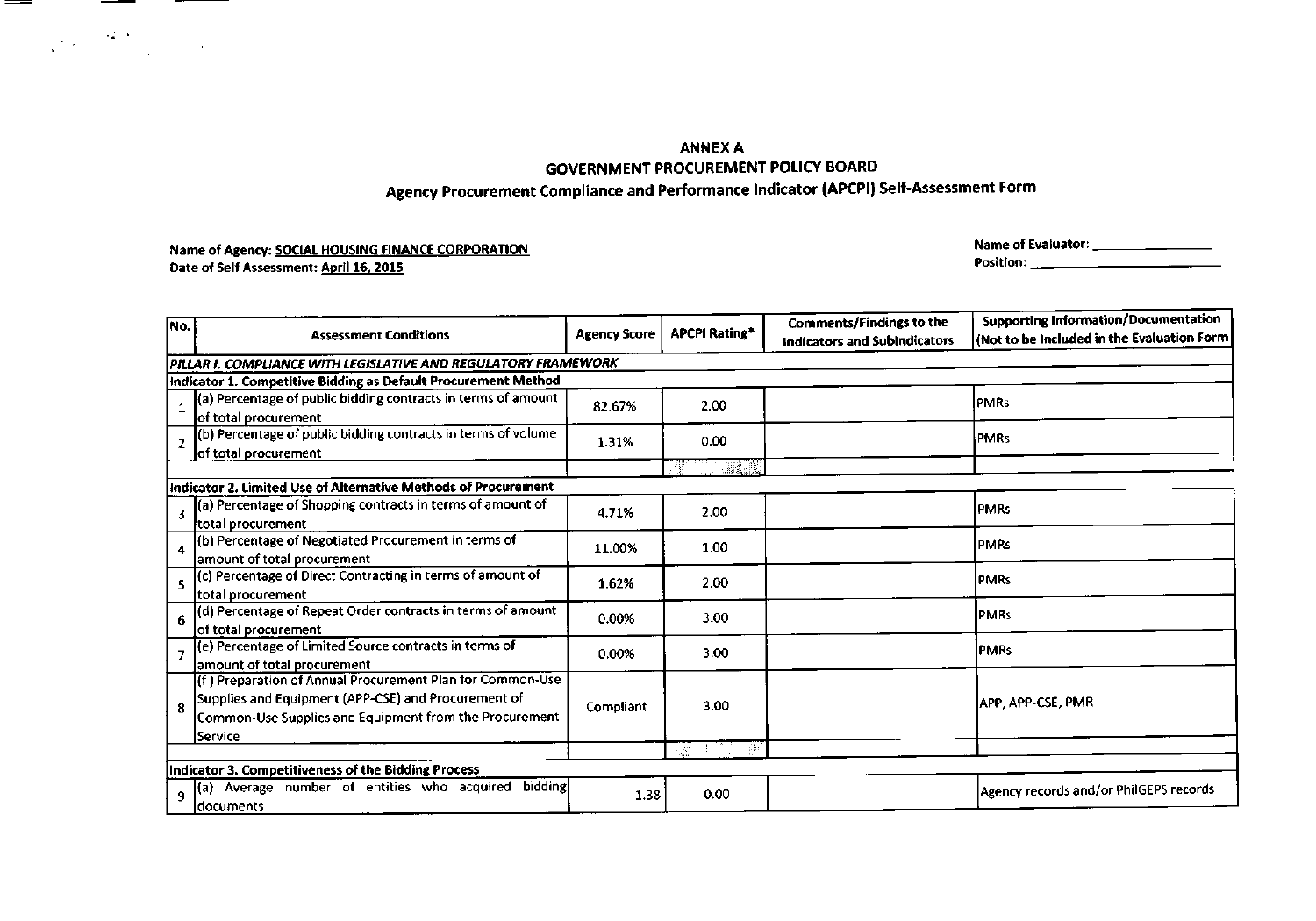Agency Procurement Compliance and Performance Indicator (APCPI) Self-Assessment Form

### Name of Agency: SOCIAL HOUSING FINANCE CORPORATION Date of Self Assessment: April 16, 2015

 $\frac{1}{\sqrt{2}}$ 

 $\label{eq:2} \frac{1}{\sqrt{2}}\int_{\mathbb{R}^3}\frac{1}{\sqrt{2}}\left(\frac{1}{\sqrt{2}}\right)^2\frac{dx}{\sqrt{2}}\,dx\leq \frac{1}{\sqrt{2}}\int_{\mathbb{R}^3}\frac{1}{\sqrt{2}}\frac{dx}{\sqrt{2}}\leq \frac{1}{\sqrt{2}}\int_{\mathbb{R}^3}\frac{1}{\sqrt{2}}\frac{dx}{\sqrt{2}}\leq \frac{1}{\sqrt{2}}\int_{\mathbb{R}^3}\frac{1}{\sqrt{2}}\frac{dx}{\sqrt{2}}\leq \frac{1}{\sqrt{2}}\int_{\mathbb{R$ 

<u>e de la construcción de la construcción de la construcción de la construcción de la construcción de la constru</u>

-

Name of Evaluator: \_\_\_\_\_\_\_\_\_\_\_\_\_\_\_\_\_\_ Position: \_

| No. | <b>Assessment Conditions</b>                                                                                              | <b>Agency Score</b>      | <b>APCPI Rating*</b>                                                                                                   | <b>Comments/Findings to the</b><br><b>Indicators and SubIndicators</b> | <b>Supporting Information/Documentation</b><br>(Not to be Included in the Evaluation Form                       |
|-----|---------------------------------------------------------------------------------------------------------------------------|--------------------------|------------------------------------------------------------------------------------------------------------------------|------------------------------------------------------------------------|-----------------------------------------------------------------------------------------------------------------|
|     | 10 (b) Average number of bidders who submitted bids                                                                       | 1.13                     | 0.00                                                                                                                   |                                                                        | Abstract of Bids or other agency records                                                                        |
|     | 11 (c) Average number of bidders who passed eligibility stage                                                             | 1.00                     | 1.00                                                                                                                   |                                                                        | Abstract of Bids or other agency records                                                                        |
|     | 12(d) Sufficient period to prepare bids                                                                                   | <b>Fully Compliant</b>   | 3.00                                                                                                                   |                                                                        | Agency records and/or PhilGEPS records                                                                          |
|     |                                                                                                                           |                          | e da a mendi                                                                                                           |                                                                        |                                                                                                                 |
|     |                                                                                                                           | Average I                | 1.67<br>- 11                                                                                                           |                                                                        |                                                                                                                 |
|     | PILLAR II. AGENCY INSTITUTIONAL FRAMEWORK AND MANAGEMENT CAPACITY                                                         |                          |                                                                                                                        |                                                                        |                                                                                                                 |
|     | Indicator 4. Presence of Procurement Organizations                                                                        |                          |                                                                                                                        |                                                                        |                                                                                                                 |
|     | 13 (a) Creation of Bids and Awards Committee(s)                                                                           | <b>Fully Compliant</b>   | 3.00                                                                                                                   |                                                                        | Verify copy of Order creating BAC;<br>Organizational Chart; and Certification of<br>Training                    |
|     | 14 (b) Creation of a BAC Secretariat or Procurement Unit                                                                  | <b> Fully Compliant </b> | 3.00                                                                                                                   |                                                                        | Verify copy of Order creating BAC<br>Secretariat; Organizational Chart; and<br><b>Certification of Training</b> |
|     |                                                                                                                           |                          | <b>The Contract of the Contract of the Contract of the Contract of the Contract of the Contract of the Contract of</b> |                                                                        |                                                                                                                 |
|     | Indicator 5. Procurement Planning and Implementation                                                                      |                          |                                                                                                                        |                                                                        |                                                                                                                 |
|     | 15 (a) APP is prepared for all types of procurement                                                                       | Compliant                | 3.00                                                                                                                   |                                                                        | Copy of APP and its supplements (if any)                                                                        |
|     | Indicator 6. Use of Philippine Government Electronic Procurement System (PhilGEPS)                                        |                          |                                                                                                                        |                                                                        |                                                                                                                 |
| 16  | (a) Percentage of bid opportunities posted by the Phil-GEPs-<br>registered Agency                                         | 96.80%                   | 3.00                                                                                                                   |                                                                        | Agency records and/or PhilGEPS records                                                                          |
| 17  | (b) Percentage of contract award information posted by the<br>Phil-GEPs-registered Agency                                 | 80.00%                   | 2.00                                                                                                                   |                                                                        | Agency records and/or PhilGEPS records                                                                          |
|     | (c) Percentage of contract awards procured through<br>18 afternative methods posted by the Phil-GEPs-registered<br>Agency | 0.85%                    | 0.00                                                                                                                   |                                                                        | Agency records and/or PhilGEPS records                                                                          |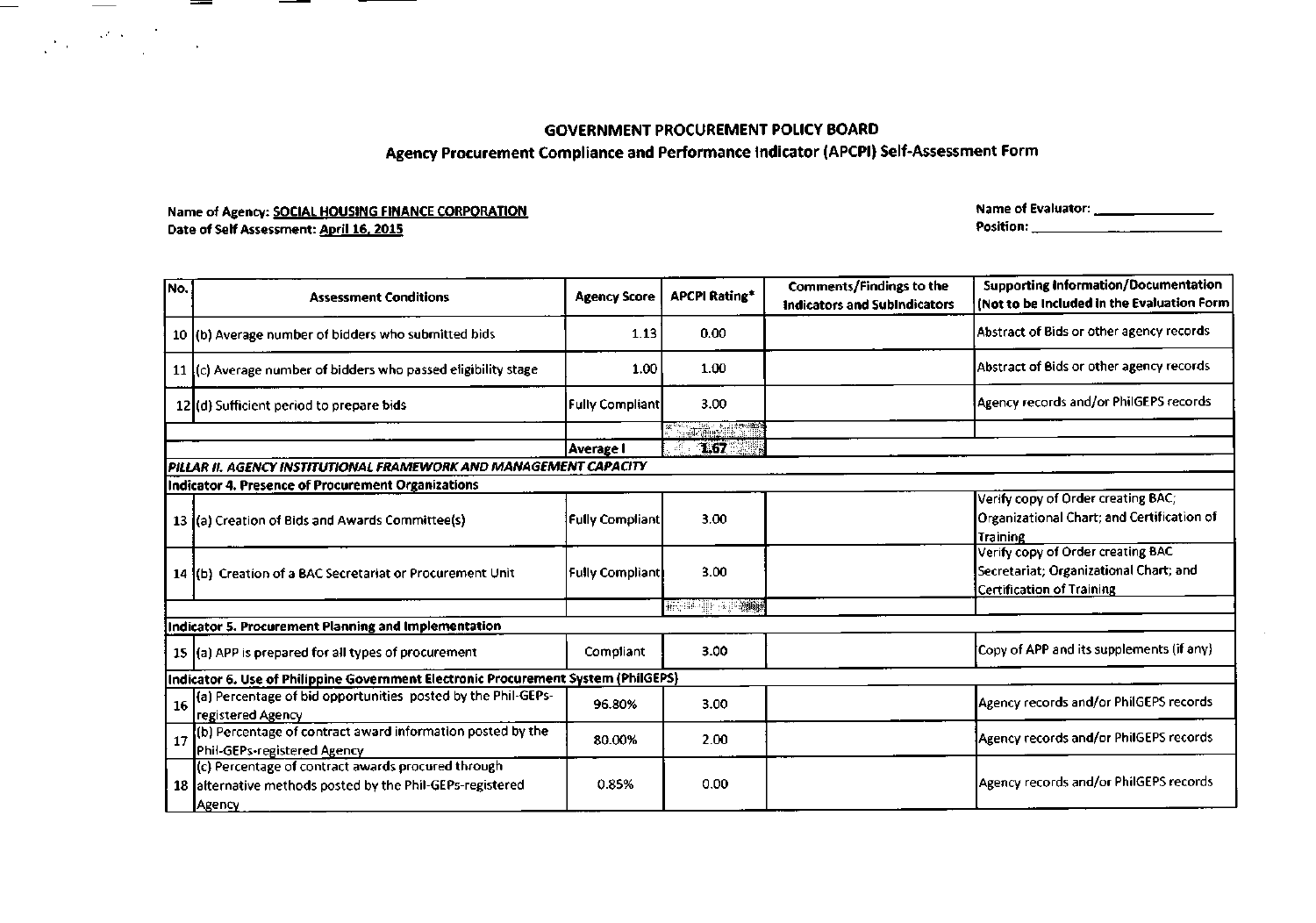### **Agency Procurement Compliance and Performance Indicator (APCPI) Self-Assessment Form**

### **Name of Agency: SOCIALHOUSING FINANCECORPORATION Date of Self Assessment:** April 16, **2015**

 $\label{eq:2.1} \frac{1}{\sqrt{2\pi}}\int_{\mathbb{R}^3}\frac{1}{\sqrt{2\pi}}\left(\frac{1}{\sqrt{2\pi}}\frac{1}{\sqrt{2\pi}}\right)\frac{1}{\sqrt{2\pi}}\frac{1}{\sqrt{2\pi}}\frac{1}{\sqrt{2\pi}}\frac{1}{\sqrt{2\pi}}\frac{1}{\sqrt{2\pi}}\frac{1}{\sqrt{2\pi}}\frac{1}{\sqrt{2\pi}}\frac{1}{\sqrt{2\pi}}\frac{1}{\sqrt{2\pi}}\frac{1}{\sqrt{2\pi}}\frac{1}{\sqrt{2\pi}}\frac{1}{\sqrt{2\pi}}\frac{1$ 

**Name of Evaluator: \_ Position: \_**

| No. | <b>Assessment Conditions</b>                                                                                                                              | <b>Agency Score</b> | <b>APCPI Rating*</b>                                                                                                                                                                                                           | Comments/Findings to the            | <b>Supporting Information/Documentation</b>                                                          |  |  |  |  |  |
|-----|-----------------------------------------------------------------------------------------------------------------------------------------------------------|---------------------|--------------------------------------------------------------------------------------------------------------------------------------------------------------------------------------------------------------------------------|-------------------------------------|------------------------------------------------------------------------------------------------------|--|--|--|--|--|
|     |                                                                                                                                                           |                     |                                                                                                                                                                                                                                | <b>Indicators and SubIndicators</b> | (Not to be Included in the Evaluation Form                                                           |  |  |  |  |  |
|     | <b>SEARCHERS</b>                                                                                                                                          |                     |                                                                                                                                                                                                                                |                                     |                                                                                                      |  |  |  |  |  |
|     | Indicator 7. System for Disseminating and Monitoring Procurement Information                                                                              |                     |                                                                                                                                                                                                                                |                                     |                                                                                                      |  |  |  |  |  |
|     | 19(a) Presence of website that provides up-to-date procurement Fully Compliant<br>information easily accessible at no cost                                |                     | 3.00                                                                                                                                                                                                                           |                                     | Identify specific procurement-related<br>portion in the agency website and specific<br>website links |  |  |  |  |  |
|     | (b) Preparation of Procurement Monitoring Reports using the<br>20 prescribed format, prompt submission to GPPB, and posting<br><u>[in agency website]</u> | Not Compliant       | 0.00                                                                                                                                                                                                                           |                                     | Copy of PMR and received copy that it was<br>lsubmitted to GPPB                                      |  |  |  |  |  |
|     |                                                                                                                                                           |                     | 2000 - 2000 - 2000 - 2000 - 2000 - 2000 - 2000 - 2000 - 2000 - 2000 - 2000 - 2000 - 2000 - 2000 - 2000 - 2000<br>2000 - 2000 - 2000 - 2000 - 2000 - 2000 - 2000 - 2000 - 2000 - 2000 - 2000 - 2000 - 2000 - 2000 - 2000 - 2000 |                                     |                                                                                                      |  |  |  |  |  |
|     |                                                                                                                                                           | Average II          | 2.13                                                                                                                                                                                                                           |                                     |                                                                                                      |  |  |  |  |  |
|     | PILLAR III. PROCUREMENT OPERATIONS AND MARKET PRACTICES                                                                                                   |                     |                                                                                                                                                                                                                                |                                     |                                                                                                      |  |  |  |  |  |
|     | Indicator 8. Efficiency of Procurement Processes                                                                                                          |                     |                                                                                                                                                                                                                                |                                     |                                                                                                      |  |  |  |  |  |
| 21  | (a) Percentage of total amount of contracts awarded against<br>total amount of approved APPs                                                              | 74.86%              | 2.00                                                                                                                                                                                                                           |                                     | APP (including Supplemental amendments,<br>if any) and PMRs                                          |  |  |  |  |  |
|     | (b) Percentage of total number of contracts awarded against<br>22 Itotal number of procurement activities done through public<br><b>Ibidding</b>          | 62.50%              | 0.00                                                                                                                                                                                                                           |                                     | APP(including Supplemental amendments,<br>if any)and PMRs                                            |  |  |  |  |  |
| 23  | (c) Percentage of failed biddings and total number of<br>Iprocurement activities conducted                                                                | 0.00%               | 3.00                                                                                                                                                                                                                           |                                     | APP (including Supplemental<br>Amendments, if any) and PMRs                                          |  |  |  |  |  |
|     |                                                                                                                                                           |                     | $\frac{1}{2\pi\log n}$                                                                                                                                                                                                         |                                     |                                                                                                      |  |  |  |  |  |
|     | Indicator 9. Compliance with Procurement Timeframes                                                                                                       |                     |                                                                                                                                                                                                                                |                                     |                                                                                                      |  |  |  |  |  |
|     | (a) Percentage of contracts awarded within prescribed                                                                                                     |                     |                                                                                                                                                                                                                                |                                     |                                                                                                      |  |  |  |  |  |
|     | 24 procurement time frames to procure goods as indicated in<br>Annex "C" of the IRR                                                                       | 0.00%               | 0.00                                                                                                                                                                                                                           |                                     | <b>PMRs</b>                                                                                          |  |  |  |  |  |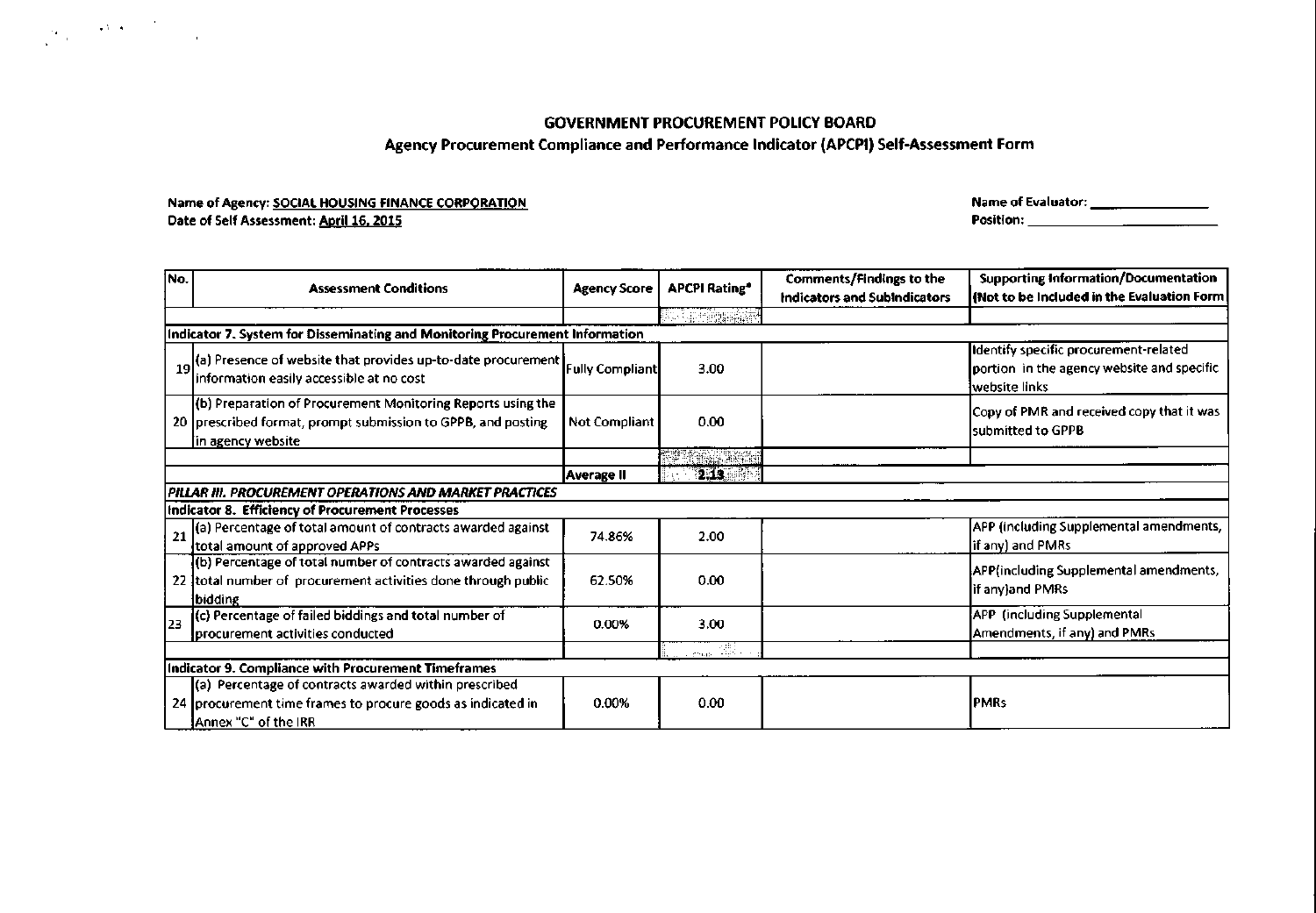### Agency Procurement Compliance and Performance Indicator (APCPI) Self-Assessment Form

### Name of Agency: SOCIAL HOUSING FINANCE CORPORATION Date of Self Assessment: April 16, 2015

 $\label{eq:1} \frac{1}{\sqrt{2\pi}}\sum_{i=1}^N\frac{1}{\sqrt{2\pi}}\sum_{i=1}^N\frac{1}{\sqrt{2\pi}}\sum_{i=1}^N\frac{1}{\sqrt{2\pi}}\sum_{i=1}^N\frac{1}{\sqrt{2\pi}}\sum_{i=1}^N\frac{1}{\sqrt{2\pi}}\sum_{i=1}^N\frac{1}{\sqrt{2\pi}}\sum_{i=1}^N\frac{1}{\sqrt{2\pi}}\sum_{i=1}^N\frac{1}{\sqrt{2\pi}}\sum_{i=1}^N\frac{1}{\sqrt{2\pi}}\sum_{i=1}^N\frac{$ 

Name of Evaluator: \_\_\_\_\_\_\_\_\_\_\_\_\_\_\_\_\_ Position: \_

| INo. | <b>Assessment Conditions</b>                                                                                                                                   | <b>Agency Score</b>    | <b>APCPI Rating*</b>                                                                                                 | <b>Comments/Findings to the</b><br><b>Indicators and SubIndicators</b> | <b>Supporting Information/Documentation</b><br>(Not to be Included in the Evaluation Form                             |
|------|----------------------------------------------------------------------------------------------------------------------------------------------------------------|------------------------|----------------------------------------------------------------------------------------------------------------------|------------------------------------------------------------------------|-----------------------------------------------------------------------------------------------------------------------|
|      | (b) Percentage of contracts awarded within prescribed<br>25 procurement time frames to procure infrastructure projects<br>as indicated in Annex "C" of the IRR | n/a                    | n/a                                                                                                                  |                                                                        | <b>IPMRs</b>                                                                                                          |
|      | (c) Percentage of contracts awarded within prescribed<br>26 procurement time frames to procure consulting services as<br> indicated in Annex "C" of the IRR    | n/a                    | n/a                                                                                                                  |                                                                        | <b>PMRs</b>                                                                                                           |
|      |                                                                                                                                                                |                        | <u> Liberal Serges and Serges and Serges and Serges and Serges and Serges and Serges and Serges and Serges and S</u> |                                                                        |                                                                                                                       |
|      | Indicator 10. Capacity Building for Government Personnel and Private Sector Participants                                                                       |                        |                                                                                                                      |                                                                        |                                                                                                                       |
|      | $27$ (a) There is a system within the procuring entity to evaluate<br>the performance of procurement personnel                                                 | <b>Fully Compliant</b> | 3.00                                                                                                                 |                                                                        | Ask BAC Secretariat Head, verify Office <br>Orders on training of Procurement Staff                                   |
|      | 28 (b) Percentage of participation of procurement staff in annual<br>procurement training                                                                      | Between 91.00<br>100%  | 3.00                                                                                                                 |                                                                        | Ask for copies of Office Orders, training<br>modules, list of participants, schedules of<br>actual training conducted |
|      | 29 (c) Agency has actvities to inform and update entities on<br>public procurement                                                                             | Not Compliant          | 0.00                                                                                                                 |                                                                        | Ask for copies of documentation of<br>activities for bidders                                                          |
|      |                                                                                                                                                                |                        | <b>BERGRAD</b>                                                                                                       |                                                                        |                                                                                                                       |
|      | Indicator 11. Management of Procurement and Contract Management Records                                                                                        |                        |                                                                                                                      |                                                                        |                                                                                                                       |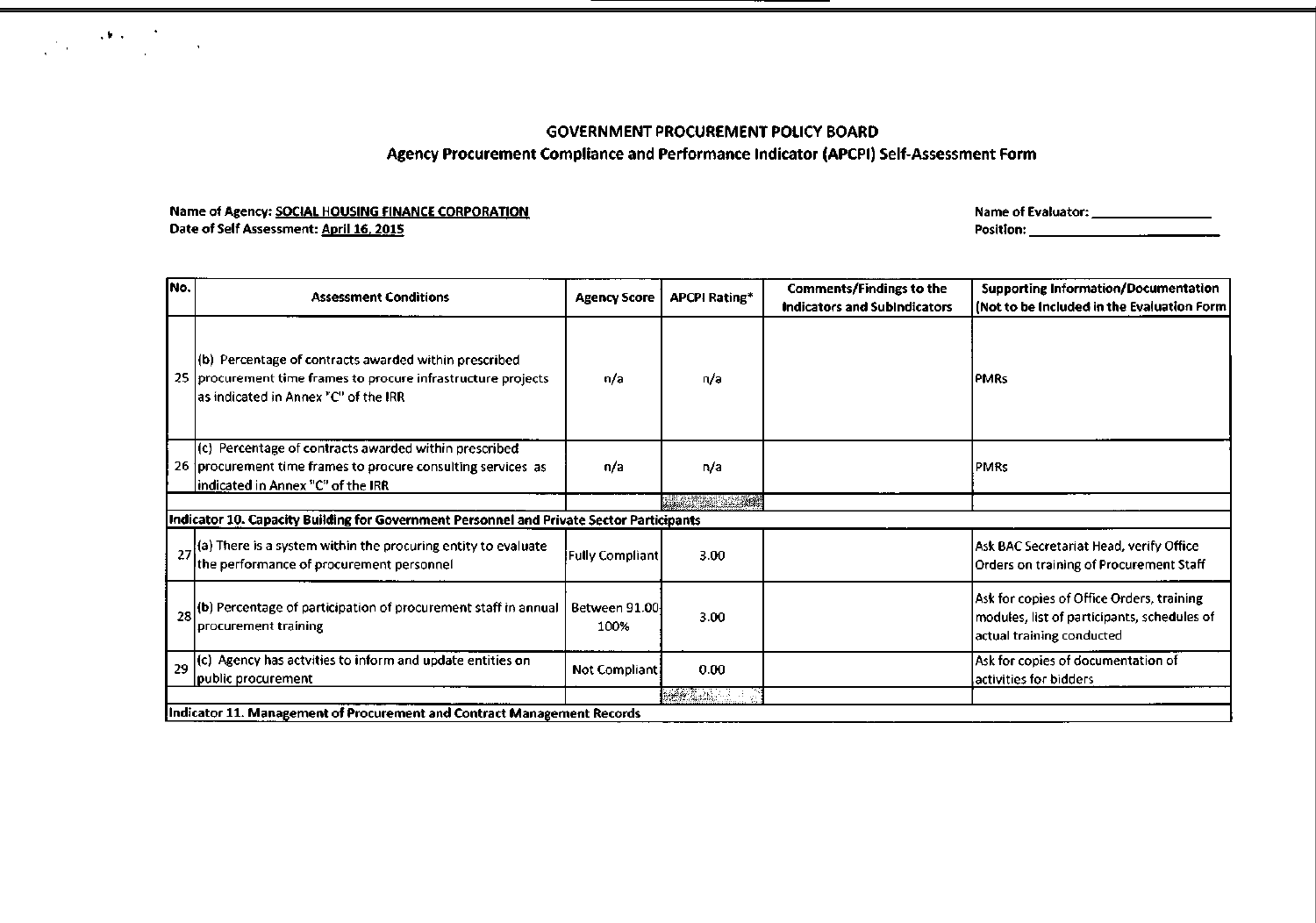### **GOVERNMENT PROCUREMENT POLICY BOARD Agency Procurement Compliance and Performance Indicator (APCPI) Self-Assessment Form**

### **Name of Agency: SOCIALHOUSING FINANCECORPORATION Date of Self Assessment:** April 16.**2015**

 $\mathcal{P}_{\mathcal{P}_{\mathcal{P}_{\mathcal{P}_{\mathcal{P}_{\mathcal{P}}}}}}(\mathcal{A},\mathcal{P}_{\mathcal{P}_{\mathcal{P}_{\mathcal{P}_{\mathcal{P}}}}}})$ 

 $\sim 10$ 

**Name of Evaluator: \_**

| No.                                                    | <b>Assessment Conditions</b>                                                                                                                                                   | <b>Agency Score</b>           | <b>APCPI Rating*</b>    | <b>Comments/Findings to the</b><br><b>Indicators and SubIndicators</b> | <b>Supporting Information/Documentation</b><br>(Not to be included in the Evaluation Form                                                                                                                                                    |  |  |  |  |
|--------------------------------------------------------|--------------------------------------------------------------------------------------------------------------------------------------------------------------------------------|-------------------------------|-------------------------|------------------------------------------------------------------------|----------------------------------------------------------------------------------------------------------------------------------------------------------------------------------------------------------------------------------------------|--|--|--|--|
| 30                                                     | (a) The BAC Secretariat has a system for keeping and<br>maintaining procurement records                                                                                        | <b>Partially</b><br>Compliant | 1.00                    |                                                                        | Verify actual procurement records and<br>time it took to retrieve records (should be<br>no more than two hours)<br>Refer to Section 4.1 of User's Manual for<br>list of procurement-related documents for<br>record-keeping and maintenance. |  |  |  |  |
| 31                                                     | (b) Implementing Unit has and is implementing a system for<br>keeping and maintaining contract management records                                                              | Substantially<br>Compliant    | 2.00                    |                                                                        | Verify actual contract management records<br>and time it took to retrieve records should<br>lbe no more than two hours                                                                                                                       |  |  |  |  |
|                                                        | raktik                                                                                                                                                                         |                               |                         |                                                                        |                                                                                                                                                                                                                                              |  |  |  |  |
|                                                        | <b>Indicator 12. Contract Management Procedures</b>                                                                                                                            |                               |                         |                                                                        |                                                                                                                                                                                                                                              |  |  |  |  |
|                                                        | (a) Agency has well defined procedures and standards for<br>32 quality control, acceptance and inspection, supervision of<br>works and evaluation of contractors' performance  | <b>Fully Compliant</b>        | 3.00                    |                                                                        | Verify copies of written procedures for<br>quality control, acceptance and inspection;<br><b>CPES evaluation formsz</b>                                                                                                                      |  |  |  |  |
|                                                        | (b) Agency complies with the thresholds prescribed for<br>33 amendment to order, variation orders, advance payment, and Fully Compliant<br>slippage in publicly bid contracts. |                               | 3.00                    |                                                                        | Specific procurement contract with<br>amendment to order, variation order or<br>with negative slippage                                                                                                                                       |  |  |  |  |
|                                                        | 34 (c) Timely payment of procurement contracts                                                                                                                                 | Between 31-37<br>days         | 2.00                    |                                                                        | Ask Finance or Accounting Head of Agency<br>for average period for the release of<br>payments for procurement contracts                                                                                                                      |  |  |  |  |
|                                                        |                                                                                                                                                                                |                               | <u> Tro</u> nico (m. 11 |                                                                        |                                                                                                                                                                                                                                              |  |  |  |  |
|                                                        |                                                                                                                                                                                | Average III                   | $-1.83$                 |                                                                        |                                                                                                                                                                                                                                              |  |  |  |  |
|                                                        | PILLAR IV. INTEGRITY AND TRANSPARENCY OF AGENCY PROCUREMENT SYSTEM                                                                                                             |                               |                         |                                                                        |                                                                                                                                                                                                                                              |  |  |  |  |
| Indicator 13. Observer Participation in Public Bidding |                                                                                                                                                                                |                               |                         |                                                                        |                                                                                                                                                                                                                                              |  |  |  |  |

**Position: \_**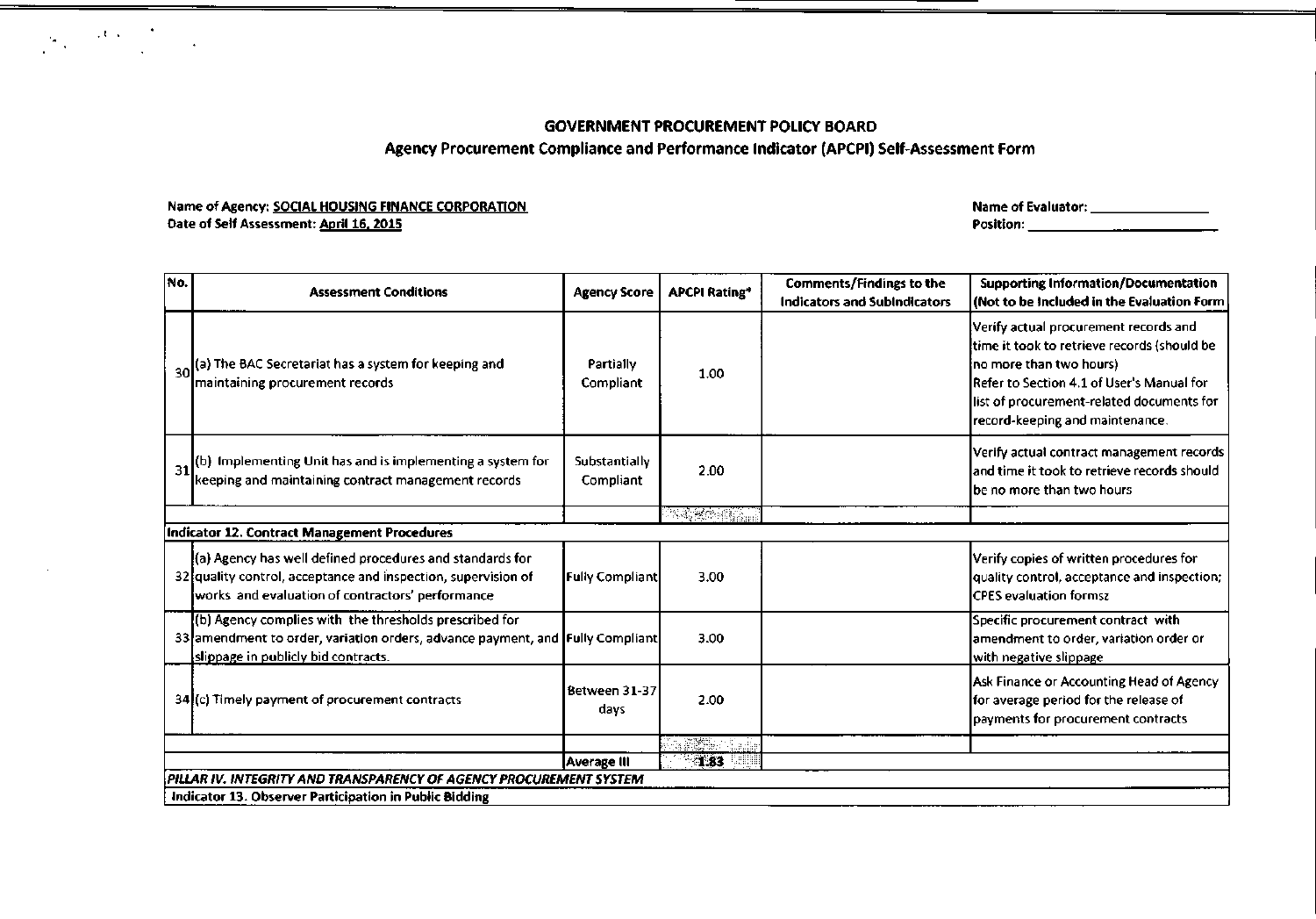# Agency Procurement Compliance and Performance Indicator (APCPI) Self-Assessment Form

### Name of Agency: SOCIAL HOUSING FINANCE CORPORATION Date of Self Assessment: April 16, 2015

 $\label{eq:1.1} \frac{1}{\sqrt{2}}\int_{0}^{\pi} \frac{1}{\sqrt{2}}\left(\frac{1}{\sqrt{2}}\right)^{2}e^{-\frac{1}{2}}\left(\frac{1}{\sqrt{2}}\right)^{2}e^{-\frac{1}{2}}\left(\frac{1}{\sqrt{2}}\right)^{2}e^{-\frac{1}{2}}\left(\frac{1}{\sqrt{2}}\right)^{2}e^{-\frac{1}{2}}\left(\frac{1}{\sqrt{2}}\right)^{2}e^{-\frac{1}{2}}\left(\frac{1}{\sqrt{2}}\right)^{2}e^{-\frac{1}{2}}\left(\frac{1}{\sqrt{2}}\right)^{2}e^{-$ 

Name of Evaluator: \_ Position: \_

| INo.                                                                |                                                                                                                                              |                                 |                      | Comments/Findings to the            | <b>Supporting Information/Documentation</b>                                                                                                                                           |
|---------------------------------------------------------------------|----------------------------------------------------------------------------------------------------------------------------------------------|---------------------------------|----------------------|-------------------------------------|---------------------------------------------------------------------------------------------------------------------------------------------------------------------------------------|
|                                                                     | <b>Assessment Conditions</b>                                                                                                                 | <b>Agency Score</b>             | <b>APCPI Rating*</b> | <b>Indicators and Subindicators</b> | l (Not to be Included in the Evaluation Form                                                                                                                                          |
|                                                                     |                                                                                                                                              |                                 |                      |                                     | Verify copies of Invitation Letters to CSOs                                                                                                                                           |
|                                                                     | (a) Observers are invited to all stages of every public bidding                                                                              |                                 |                      |                                     | and professional associations and COA (List                                                                                                                                           |
| 35                                                                  | lactivity                                                                                                                                    | Compliant                       | 3.00                 |                                     | and average number of CSOs and PAs                                                                                                                                                    |
|                                                                     |                                                                                                                                              |                                 |                      |                                     | (invited shall be noted.)                                                                                                                                                             |
|                                                                     | 36 (b) Attendance of Observers in public bidding activities                                                                                  | 0.80                            | 2.00                 |                                     | <b>IPMRs and Abstract of Bids</b>                                                                                                                                                     |
|                                                                     |                                                                                                                                              |                                 |                      |                                     |                                                                                                                                                                                       |
|                                                                     | Indicator 14. Internal and External Audit of Procurement Activities                                                                          |                                 |                      |                                     |                                                                                                                                                                                       |
|                                                                     | 37 (a) Creation and operation of internal audit unit as prescribed<br>by DBM (Circular Letter No. 2008-5, April 14, 2008)                    | <b>Fully Compliant</b>          | 3.00                 |                                     | Verify copy of Order or show actual<br>organizational chart showing IAU, auidt<br>reports, action plans and IAU<br>Irecommendations                                                   |
| 38                                                                  | (b) Agency Action on Prior Year's Audit Recommendations<br>(APYAR) on procurement related transactions                                       | Above 90-<br>100%<br>compliance | 3.00                 |                                     | Verify COA Annual Audit Report on Action<br>lon Prior Year's Audit Recommendations                                                                                                    |
|                                                                     |                                                                                                                                              |                                 | <b>REPARATION</b>    |                                     |                                                                                                                                                                                       |
|                                                                     | Indicator 15. Capacity to Handle Procurement Related Complaints                                                                              |                                 |                      |                                     |                                                                                                                                                                                       |
|                                                                     | (a) The Procuring Entity has an efficient procurement<br>39 complaints system and has the capacity to comply with<br>procedural requirements | <b>Fully Compliant</b>          | 3.00                 |                                     | Verify copies of BAC resolutions on Motion<br>for Reconsiderations, Protests and<br>Complaints; Office Orders adopting<br>mesures to address procurement-related<br><b>complaints</b> |
| Indicator 16. Anti-Corruption Programs Related to Procurement       |                                                                                                                                              |                                 |                      |                                     |                                                                                                                                                                                       |
|                                                                     | 40 (a) Agency has a specific anti-corruption program/s related to<br>Iprocurement                                                            | <b>Fully Compliant</b>          | 3.00                 |                                     | Verify documentation of anti-corruption<br>program                                                                                                                                    |
|                                                                     |                                                                                                                                              | <b>Average IV</b>               | $2.83$ .             |                                     |                                                                                                                                                                                       |
| GRAND TOTAL (Avarege I + Average II + Average III + Average IV / 4) |                                                                                                                                              |                                 | 2.11                 |                                     |                                                                                                                                                                                       |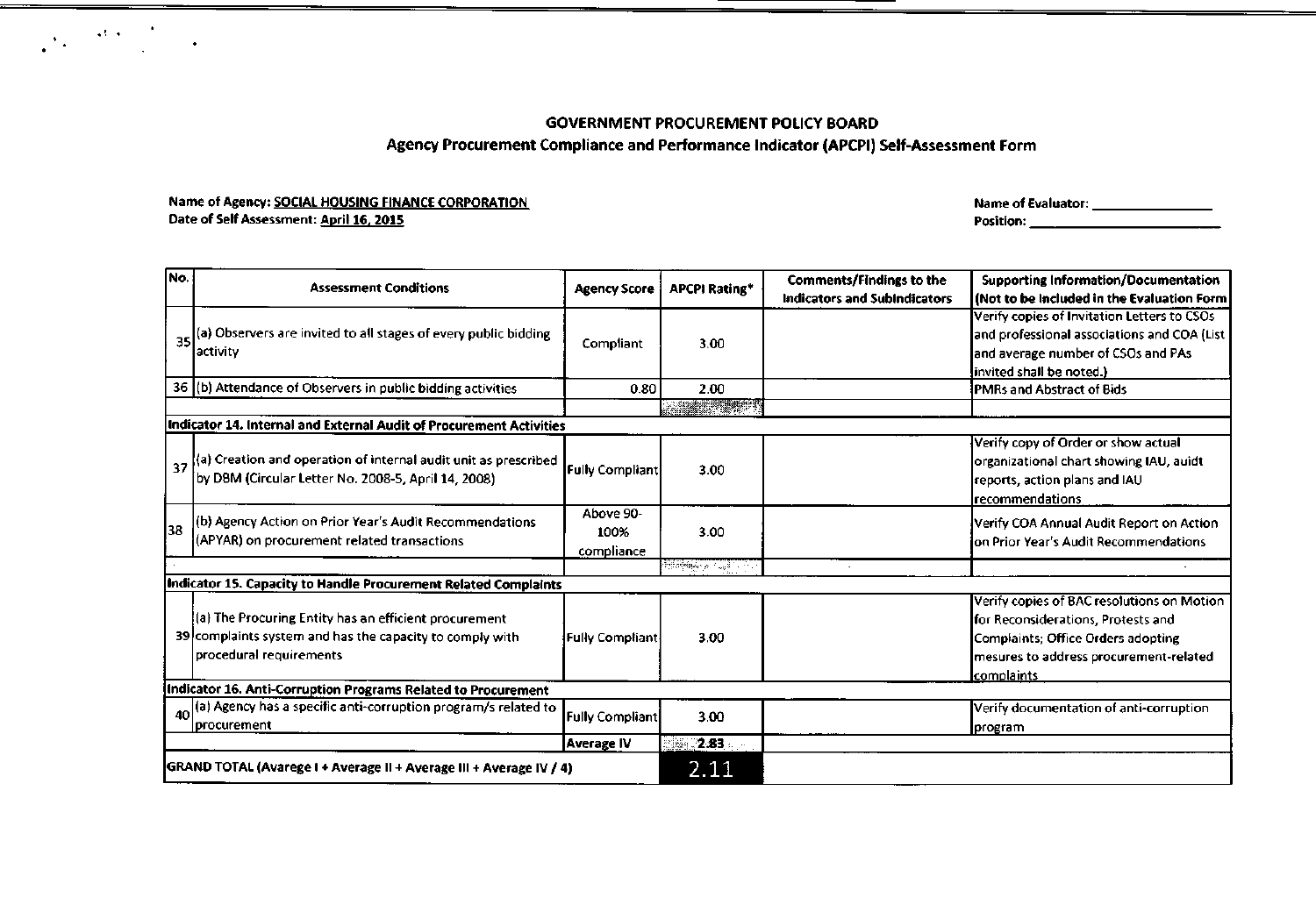### Agency Procurement Compliance and Performance Indicator (APCPI) Self-Assessment Form

#### Name of Agency: SOCIAL HOUSING FINANCE CORPORATION Date of Self Assessment: April 16. 201S Name of Evaluator: \_\_\_\_\_\_\_\_\_\_\_\_\_\_\_\_\_ Position: \_

| -------<br>INo. |                              | <b>Agency Score</b> | <b>APCPI Rating*</b> | <b>Comments/Findings to the</b> | <b>Supporting Information/Documentation</b>         |
|-----------------|------------------------------|---------------------|----------------------|---------------------------------|-----------------------------------------------------|
|                 | <b>Assessment Conditions</b> |                     |                      | icators and Subindicators       | <b>HNot to be included in the Evaluation Form L</b> |

\* APCPI Rating is based on the APCPI Rating System found in Annex C of the User's Guide. Please use this rating system for the self-assessment. After completing the assessment, identify those Indicators with ratings of between 0 to 2 and formulate a procurement capacity development plan called the APCPI Action Plan based on the attached format and *submit* to *GPPBfor monitoring.*

\* For sub-indicators that are not applicable to your specific agency, please write the word Not Applicable in the second column and do not put a rating

#### Summary of APCPI Scores by Pillar

 $\Delta E_{\rm{max}} \sim 10^{-10}$ 

| <b>APCPI Pillars</b>                                        | <b>Ideal Rating</b> | Agency Rating |
|-------------------------------------------------------------|---------------------|---------------|
|                                                             |                     |               |
| Pillar I: Compliance with Legislative and Regulatory        | 3.0000              | 1.67          |
| iFramework                                                  |                     |               |
| Pillar II: Agency Insitutional Framework and Management     | 3.0000              | 2.13          |
| Capacity                                                    |                     |               |
| Pillar III: Procurement Operations and Market Practices     | 3.0000              | 1.83          |
| Pillar IV. Integrity and Transparency of Agency Procurement | 3.0000              | 2.83          |
| Systems                                                     |                     |               |
| Total (Pillar I+Pillar II+Pillar III+ PillarIV)/4           | 3.0000              | 2.11          |